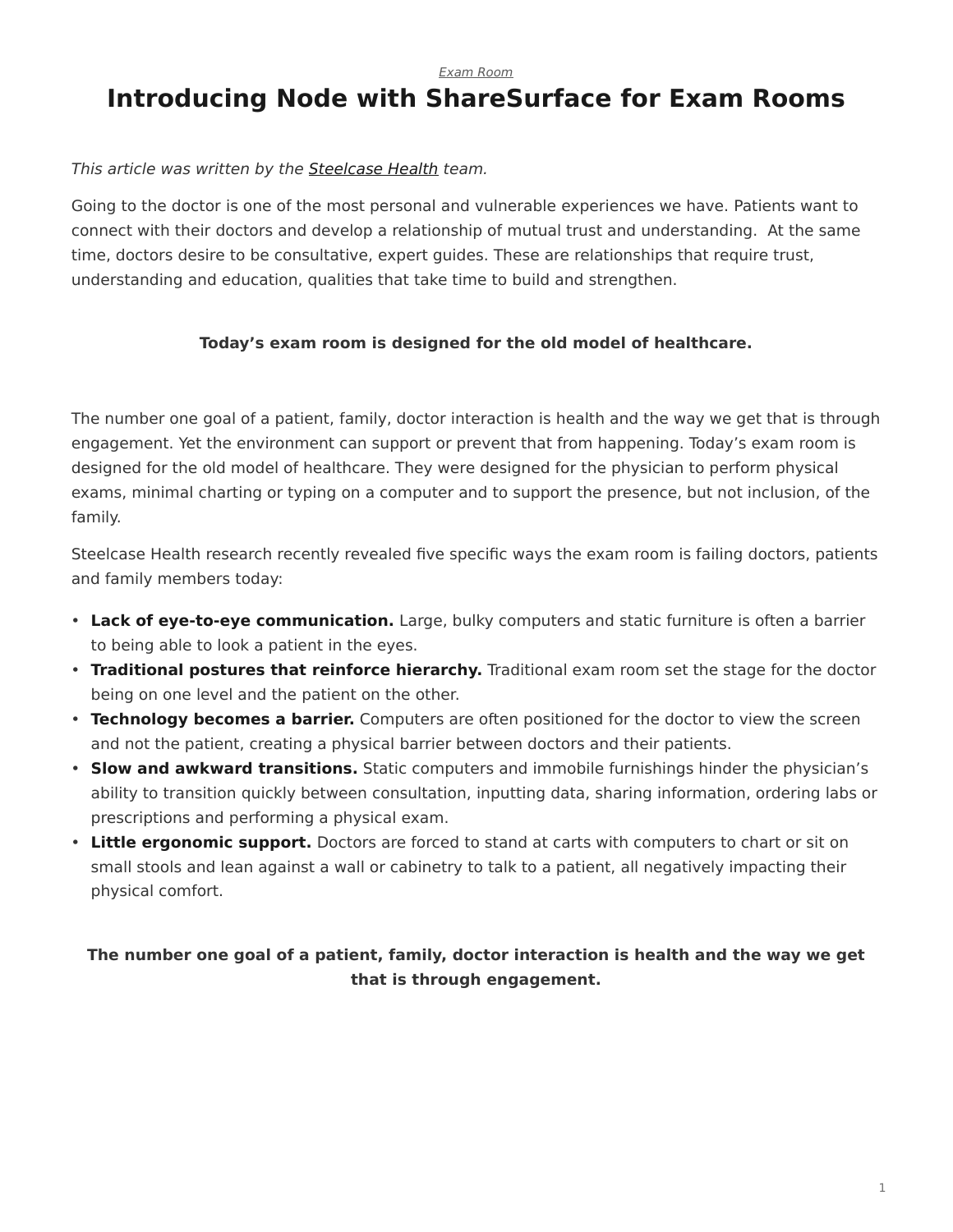If current spaces set the doctor up for a poor experience, how can the exam room change to set up doctors, patients and family members for success? What if patients came in and sat down on a comfortable recliner to talk face to face with their doctor? And what if that doctor sat beside them, their laptop with them, and they talked together, shoulder-to-shoulder about what's going on?

To solve for these needs, Steelcase Health research reveals the exam room needs to be designed for mutual participation, a partnership between the physician, patient and family. And as a result of these findings, today Steelcase Health is introducing Node with ShareSurface, a clinician chair designed for partnership.

A swivel-seated chair enables clear, eye-to-eye sight lines between patient and physician when using mobile technology such as laptops or tablets and a built-in, movable arm with a surface that swivels 360 degrees. This allows doctors to input data about the patient during the visit and share information on the screen with patients and families while maintaining a connection with them. All together, these functionalities lend to the ability of Node with ShareSurface to provide a dramatically enhanced interaction between physicians, patients and family members.

When exam rooms allow for eye-to-eye contact, information sharing and quick transitions for everyone involved in care delivery – physicians, patients and families – we will have better health.

Node with ShareSurface will be available fall 2016.

## **Find out when Node with Share Surface is Available**

Sign up to find out when Node with ShareSurface is available as well as to receive more Steelcase Health updates.

| +About Steelcase |  |
|------------------|--|
| +Customer Care   |  |
| +Legal Notices   |  |
| +Connect With Us |  |
| +Contact Us      |  |
|                  |  |